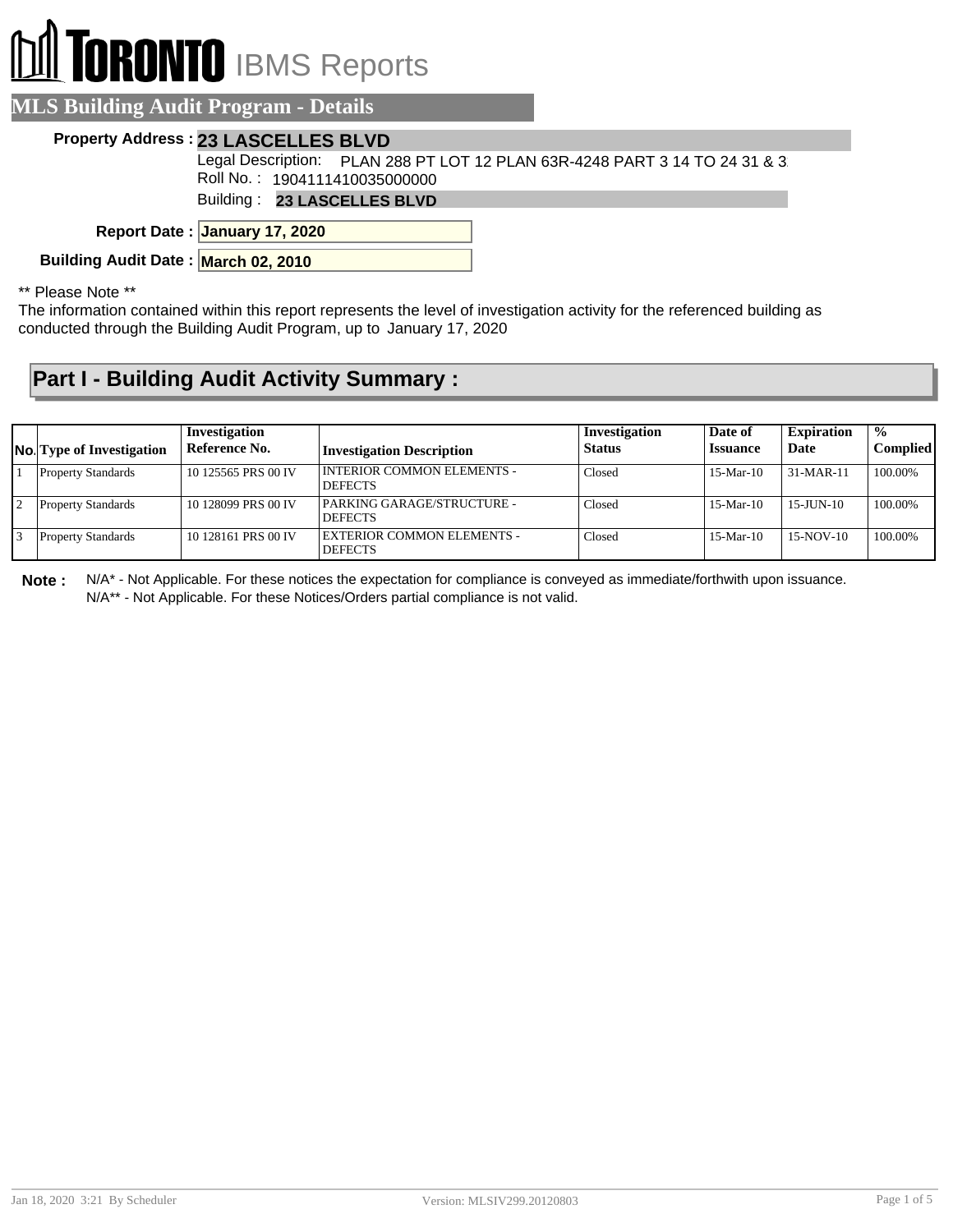## **Part II - Building Audit Details for Property Standards Orders :**

| No. Investigation  | Reference No. | <b>Investigation Description</b>                                 | <b>Status</b> | <b>Issuance</b> | <b>Date</b> | <b>Inspection Date</b> |
|--------------------|---------------|------------------------------------------------------------------|---------------|-----------------|-------------|------------------------|
| Property Standards |               | 10 128099 PRS 00 IV PARKING GARAGE/STRUCTURE -<br><b>DEFECTS</b> | Closed        | 15-Mar-10       | 15-JUN-10   | 31-Dec-10              |

**No. of defects contained within the Order :**

**No. of defects that remain outstanding :**

|     | <b>Deficiency Details</b>                                                                                     |          |               |  |  |  |  |
|-----|---------------------------------------------------------------------------------------------------------------|----------|---------------|--|--|--|--|
| No. | <b>Violation/Defect</b>                                                                                       | Location | <b>Status</b> |  |  |  |  |
|     | The parking or storage garage is used to keep vehicles that are in a inoperative or abandoned<br>l condition. | Garage   | Closed        |  |  |  |  |
| 2   | Lighting in a garage is provided at less than 50 lux.                                                         | Garage   | Closed        |  |  |  |  |
| 3   | The electrical connections are not maintained in good working order. Namely; junction box no<br>l cover.      | Garage   | Closed        |  |  |  |  |

**0**

**3**

|    | Type of<br><b>No. Investigation</b> | ∣Investiqation<br>Reference No. | <b>Investigation Description</b>                                 | Investigation Date of<br><b>Status</b> | <b>Ilssuance Date</b> | Expiration          | Next Scheduled<br><b>Inspection Date I</b> |
|----|-------------------------------------|---------------------------------|------------------------------------------------------------------|----------------------------------------|-----------------------|---------------------|--------------------------------------------|
| 13 | <b>Property Standards</b>           |                                 | 10 128161 PRS 00 IV EXTERIOR COMMON ELEMENTS -<br><b>DEFECTS</b> | <b>Closed</b>                          |                       | 15-Mar-10 15-NOV-10 | 15-Jun-10                                  |
|    |                                     |                                 |                                                                  |                                        |                       |                     |                                            |



**No. of defects that remain outstanding :**

| 9 |  |
|---|--|
|   |  |

|     | <b>Deficiency Details</b>                                                                                                                                                                                               |          |               |  |  |  |  |
|-----|-------------------------------------------------------------------------------------------------------------------------------------------------------------------------------------------------------------------------|----------|---------------|--|--|--|--|
| No. | <b>Violation/Defect</b>                                                                                                                                                                                                 | Location | <b>Status</b> |  |  |  |  |
|     | Height of the guard for the exit stairs are less than 1,070 millimetres around landings.                                                                                                                                | Exterior | Closed        |  |  |  |  |
| 2   | The protective/decorative finish on the exterior surfaces is not being maintained in good repair.                                                                                                                       | Exterior | Closed        |  |  |  |  |
| 3   | The guard is designed that a member, attachment or opening located between 140 millimetres<br>and 900 millimetres above the level being protected facilitates climbing.                                                 | Exterior | Closed        |  |  |  |  |
| 4   | Required guard does not prevent the passsage of a sphere having a diameter more than 100<br>millimetres.                                                                                                                | Exterior | Closed        |  |  |  |  |
| 5   | Required guard does not prevent the passsage of a sphere having a diameter more than 100<br>millimetres.                                                                                                                | Exterior | Closed        |  |  |  |  |
| 6   | The retaining wall is not being maintained in good repair.                                                                                                                                                              | Exterior | Closed        |  |  |  |  |
|     | Height of the guard for the exit stairs are less than 920 millimetres measured vertically to the top<br>of the guard from a line drawn through the outside edges of the stair nosings.                                  | Exterior | Closed        |  |  |  |  |
| 8   | Exit facility does not have a wall or a well-secured guard on each side. Namely; landing guard is<br>not continous to the building wall.                                                                                | Exterior | Closed        |  |  |  |  |
| 9   | The location and size of openings present a hazard as they are designed with members or<br>attachments between 140 millimetres and 900 millimetres above the level protected by the guard<br>which facilitate climbing. | Exterior | Closed        |  |  |  |  |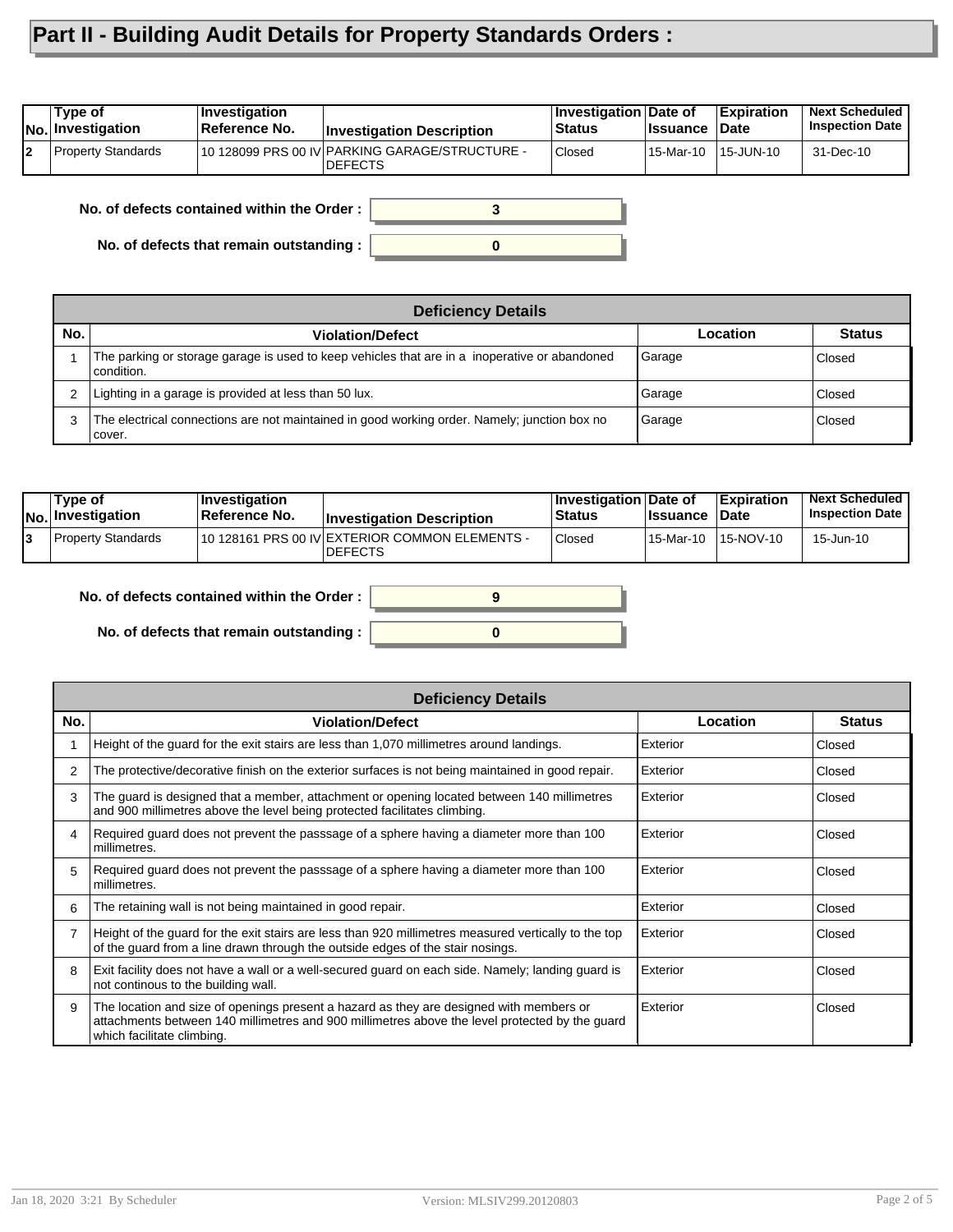| Tvpe of<br>No. Investigation | $\blacksquare$ Investigation<br>Reference No. | <b>Investigation Description</b>                                 | <b>Investigation Date of</b><br><b>Status</b> | <b>Issuance</b> | <b>Expiration</b><br><b>Date</b> | <b>Next Scheduled</b><br><b>Inspection Date</b> |
|------------------------------|-----------------------------------------------|------------------------------------------------------------------|-----------------------------------------------|-----------------|----------------------------------|-------------------------------------------------|
| Property Standards           |                                               | 10 125565 PRS 00 IV INTERIOR COMMON ELEMENTS -<br><b>DEFECTS</b> | Closed                                        | 15-Mar-10       | $ 31-MAR-11$                     | 19-Jul-11                                       |

| No. of defects contained within the Order:       | 40 |
|--------------------------------------------------|----|
|                                                  |    |
| No. of defects that remain outstanding : $\vert$ |    |

|                | <b>Deficiency Details</b>                                                                                                                                                                                               |                    |               |  |  |  |  |  |  |
|----------------|-------------------------------------------------------------------------------------------------------------------------------------------------------------------------------------------------------------------------|--------------------|---------------|--|--|--|--|--|--|
| No.            | <b>Violation/Defect</b>                                                                                                                                                                                                 | Location           | <b>Status</b> |  |  |  |  |  |  |
| 1              | Interior door not maintained in good repair. Namely; finish scratched.                                                                                                                                                  | 2nd Floor          | Closed        |  |  |  |  |  |  |
| 2              | Interior door not maintained in good repair.                                                                                                                                                                            | 5th Floor          | Closed        |  |  |  |  |  |  |
| 3              | Ceiling not maintained clean. Namely; Stain on ceiling tile.                                                                                                                                                            | 8th Floor          | Closed        |  |  |  |  |  |  |
| 4              | Floor(s) and/or floor covering(s) not maintained free from trip or other hazardous condition.<br>Namely; door mats                                                                                                      | 17th Floor         | Closed        |  |  |  |  |  |  |
| 5              | The lighting fixture is not protected from damage by the provision of wired glass or other suitable<br>means of protection.                                                                                             | <b>Basement</b>    | Closed        |  |  |  |  |  |  |
| 6              | The lighting fixture is not protected from damage by the provision of wired glass or other suitable<br>means of protection.                                                                                             | <b>Basement</b>    | Closed        |  |  |  |  |  |  |
| $\overline{7}$ | The electrical connections are not maintained in good working order. Namely; junction box - no<br>cover.                                                                                                                | <b>Basement</b>    | Closed        |  |  |  |  |  |  |
| 8              | Walls have have graffiti.                                                                                                                                                                                               | <b>Basement</b>    | Closed        |  |  |  |  |  |  |
| 9              | The trapped floor drain is not screened with a metal grill or other suitable material so as to<br>effectively exclude rodents.                                                                                          | <b>Basement</b>    | Closed        |  |  |  |  |  |  |
| 10             | Wall(s) not maintained free of holes, cracks, damaged and deteriorated materials.                                                                                                                                       | <b>Basement</b>    | Closed        |  |  |  |  |  |  |
| 11             | Lighting in a storage room is provided at less than 50 lux.                                                                                                                                                             | <b>Basement</b>    | Closed        |  |  |  |  |  |  |
| 12             | Electrical equipment room is not equipped to provide illumination to an average level of not less<br>than 50 lux at floor or tread level.                                                                               | <b>Basement</b>    | Closed        |  |  |  |  |  |  |
| 13             | The trapped floor drain is not screened with a metal grill or other suitable material so as to<br>effectively exclude rodents.                                                                                          | <b>Boiler Room</b> | Closed        |  |  |  |  |  |  |
| 14             | The electrical connections are not maintained in good working order. Namely; Junction box - no<br>cover                                                                                                                 | <b>Boiler Room</b> | Closed        |  |  |  |  |  |  |
| 15             | Lighting in a service room is provided at less than 200 lux.                                                                                                                                                            | <b>Boiler Room</b> | Closed        |  |  |  |  |  |  |
| 16             | The lighting fixture is not protected from damage by the provision of wired glass or other suitable<br>means of protection.                                                                                             | <b>Boiler Room</b> | Closed        |  |  |  |  |  |  |
| 17             | Exit, public corridor or corridor is not equipped to provide illumination to an average level of not<br>less than 50 lux at floor or tread level.                                                                       | Hall               | Closed        |  |  |  |  |  |  |
| 18             | Corridors are not equipped to provide illumination to an average level of not less than 50 lux at<br>floor or tread level.                                                                                              | Hall               | Closed        |  |  |  |  |  |  |
| 19             | Previously finished surface(s) in the public area of the property is not maintained in good repair.                                                                                                                     | Laundry Room       | Closed        |  |  |  |  |  |  |
| 20             | Laundry room and the facilities, amenities and associated equipment is not maintained in good<br>repair. Namely; sink area missing section of 1/4 round tile edge.                                                      | Laundry Room       | Closed        |  |  |  |  |  |  |
| 21             | The location and size of openings present a hazard as they are designed with members or<br>attachments between 140 millimetres and 900 millimetres above the level protected by the quard<br>which facilitate climbing. | Lobby              | Closed        |  |  |  |  |  |  |
| 22             | Guard with a minimum height of 1,070 millimetres has not been provided at a mezzanine where<br>the difference in level is more than 600 millimetres                                                                     | Lobby              | Closed        |  |  |  |  |  |  |
| 23             | Required guard does not prevent the passsage of a spherical object having a diameter more than<br>100 millimetres                                                                                                       | Lobby              | Closed        |  |  |  |  |  |  |
| 24             | Lighting in a service room is provided at less than 200 lux. (16 lux measured)                                                                                                                                          | Roof Of Building   | Closed        |  |  |  |  |  |  |
| 25             | Exterior door not maintained in good repair. namely paint defective.                                                                                                                                                    | Roof Of Building   | Closed        |  |  |  |  |  |  |
| 26             | Required handrails on stairs or ramps are less than 865mm or more than 965mm high                                                                                                                                       | Stairway           | Closed        |  |  |  |  |  |  |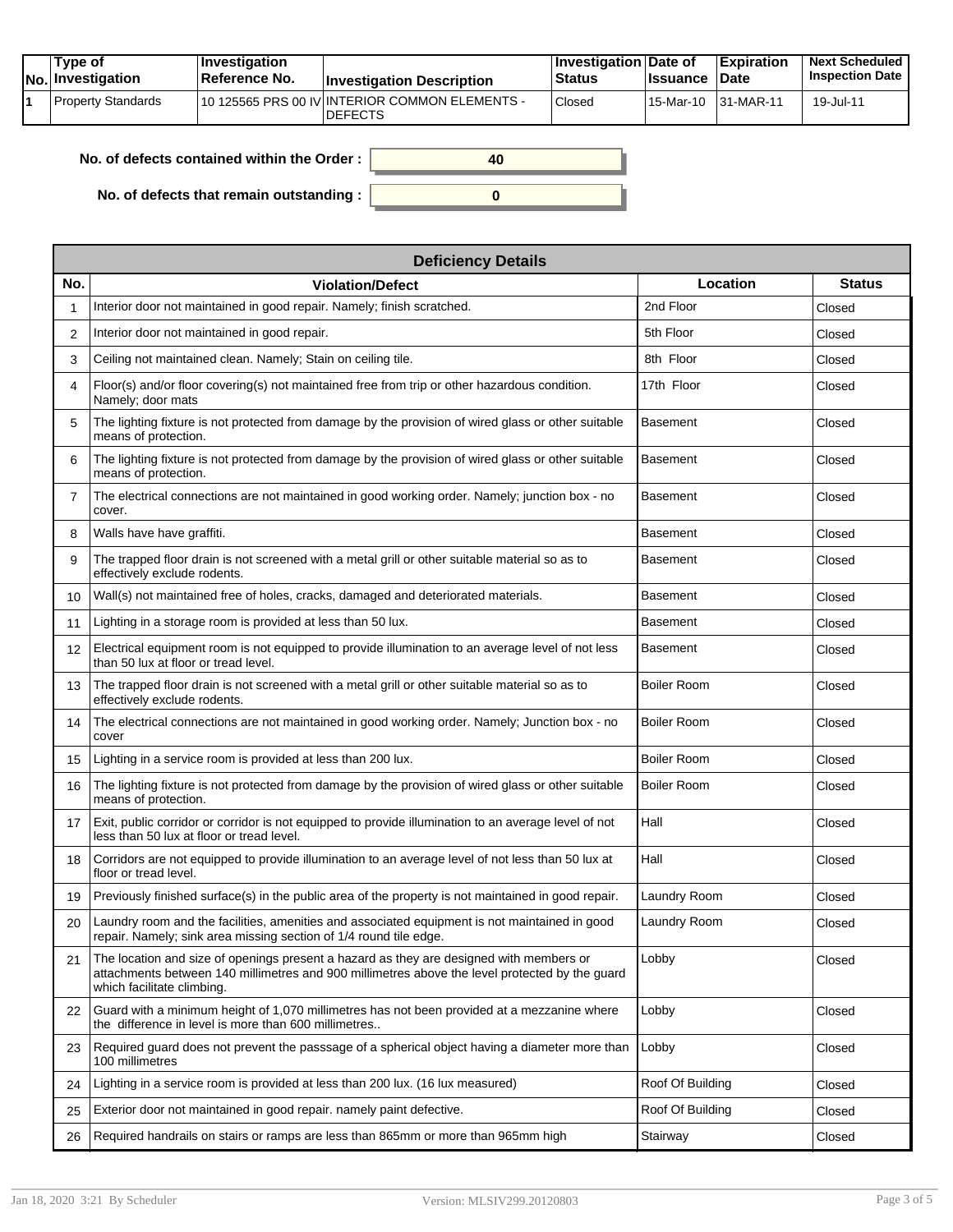| 27 | Height of the quard for the exit stairs are less than 920 millimetres measured vertically to the top<br>of the quard from a line drawn through the outside edges of the stair nosings.                                  | Stairway | Closed |
|----|-------------------------------------------------------------------------------------------------------------------------------------------------------------------------------------------------------------------------|----------|--------|
| 28 | Required guard does not prevent the passsage of a sphere having a diameter more than 100<br>millimetres.                                                                                                                | Stairway | Closed |
| 29 | Height of the guard for the exit stairs are less than 1,070 millimetres around landings.                                                                                                                                | Stairway | Closed |
| 30 | The guard is designed that a member, attachment or opening located between 140 millimetres<br>and 900 millimetres above the level being protected facilitates climbing.                                                 | Stairway | Closed |
| 31 | A window in a stairway that extends to less than 1,070 millimetres above the landing is not<br>protected by a guard that is 1,070 millimetres high measured to the top of the guard from the<br>surface of the landing. | Stairway | Closed |
| 32 | The floor and every appurtenance, surface cover and finish is not maintained. Namely: stains and<br>worn paint finish.                                                                                                  | Stairway | Closed |
| 33 | The lighting fixture is not protected from damage by the provision of wired glass or other suitable<br>means of protection.                                                                                             |          | Closed |
| 34 | The lighting fixture is not protected from damage by the provision of wired glass or other suitable<br>means of protection.                                                                                             |          | Closed |
| 35 | Lighting in a service room is provided at less than 200 lux.                                                                                                                                                            |          | Closed |
| 36 | Lighting in a service hallway is provided at less than 50 lux.                                                                                                                                                          |          | Closed |
| 37 | Elevator machine room is not equipped to provide illumination to an average level of not less than<br>100 lux at floor level. (27 lux measured)                                                                         |          | Closed |
| 38 | Ceiling not maintained free of holes, cracks, damaged and deteriorated materials. Namely, fire<br>separation not gas tight.                                                                                             |          | Closed |
| 39 | The ventilation system or unit is not regularly cleaned. Namely; ventilation cover plate.                                                                                                                               |          | Closed |
| 40 | Garbage chute system door does not close shut.                                                                                                                                                                          |          | Closed |